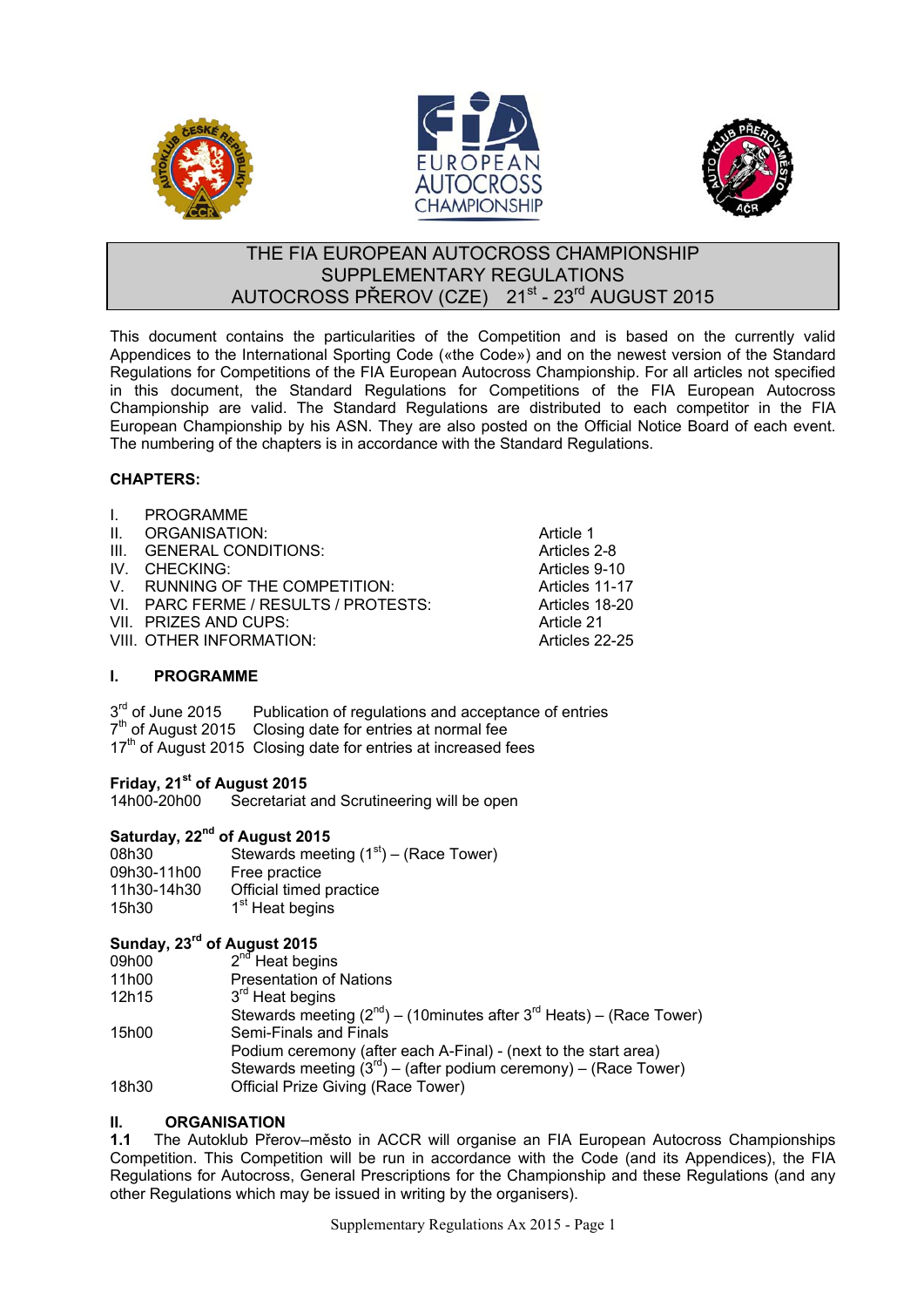### **1.2 Organising Committee**

President: Mr. Karel Kleiner jr.<br>Members: Mr. Karel Kleiner

Mr. Karel Kleiner sr., Mr. Jan Kleiner, Mrs. Soňa Hrbáčková, Ms. Jana Hrbáčková, Ms. Zuzana Hanousková, Mr. Pavel Kleiner, Mrs. Monika Řezaninová, Mrs. Martina Kleinerová, Mrs. Iva Lochmanová, Mr. Josef Lochman, Mr. Petr Střelec, Mr. Josef Práznovský, Mr. Ondřej Indrák, Mr. Jaroslav Vrtělka, Mr. Lukáš Bělík, Mr. Jakub Vymazal, Mr. Lubomír Caletka

| Secretariat: | Autoklub Přerov – město    | Tel./fax: +420 581 225 125 |
|--------------|----------------------------|----------------------------|
|              | Dluhonská 43               | e-mail: akprerov@seznam.cz |
|              | <b>CZE - 750 00 PŘEROV</b> | www.autoklubprerov.cz      |

#### **1.3 Officials**

| - 3 stewards :                             |          | Mr. Wlodek SZANIAWSKI (POL)                                 |  |  |
|--------------------------------------------|----------|-------------------------------------------------------------|--|--|
|                                            |          | Mrs. Cheryl LYNCH (GBR)                                     |  |  |
|                                            |          | Mr. Milan TEJCHMAN (CZE)                                    |  |  |
| - FIA Observer                             |          | Mr. Franz LANDAUF (AUT)                                     |  |  |
| - FIA technical delegate                   |          | Mr. Lutz SPEER (DEU)                                        |  |  |
| - Clerk of the course                      |          | Mr. Karel KLEINER jr.                                       |  |  |
| - Secretary to the stewards                |          | Ms. Bára VENCÁLKOVÁ                                         |  |  |
| - Assistant clerk of the course            |          | Mr. Jakub VYMAZAL                                           |  |  |
|                                            |          | Mrs. Zuzana HANOUSKOVÁ                                      |  |  |
| - Secretary of the Competition             |          | Mrs. Jana HRBÁČKOVÁ                                         |  |  |
| - Chief scrutineer                         |          | Mr. Jiří URBAN                                              |  |  |
| - Chief timekeeper                         |          | Mr. Václav PIŠTĚK                                           |  |  |
| - Safety officer                           |          | Mr. Jaroslav VRTĚLKA                                        |  |  |
| - Chief medical officer                    |          | TBA                                                         |  |  |
| - Drivers' liaison officer                 |          | Mr. ONDŘEJ INDRÁK                                           |  |  |
| - Press officer                            |          | Mrs. Martina KLEINEROVA                                     |  |  |
| - Judges of fact: - start line Mr. L.PARÁK |          |                                                             |  |  |
|                                            |          | - false start Mr. K. MRÁČEK, Mr. V. MRÁČEK, Mr. M. OHLÍDAL, |  |  |
|                                            |          | Mr. J. HARTMAN jr.                                          |  |  |
|                                            | - finish | Mr. Jan KLEINER                                             |  |  |

#### **1.4 Official Notice Board**

The Official Notice Board will be located at the Driver's Paddock.

#### **III. GENERAL CONDITIONS**

#### **2. GENERAL**

- **2.1** This Competition will count for:
- The 2015 FIA European Autocross Championship
- The 2015 FIA Autocross Nations Cup

#### **3. DESCRIPTION OF THE CIRCUIT**

| Place:          | Přerov – CROSS ARÉNA                               |
|-----------------|----------------------------------------------------|
| Telephone:      | +420 581 225 125                                   |
| Length:         | 1 000 metres                                       |
| Width of start: | 20 metres                                          |
| Maximum width:  | 20 metres                                          |
| Minimum width:  | 18 metres                                          |
| Location:       | 27 km from Olomouc in direction to Přerov – Čekyně |
|                 | (GPS: 49°28'58.35"N, 17°25'53.44"E)                |

**5. ENTRY FORMS – ENTRIES 5.1** Anybody wishing to take part in the Competition must send the attached entry form duly completed to the Secretariat before  $17<sup>th</sup>$  of August 2015 23h59 (increased fee):

**Autoklub Přerov – město Tel./fax: +420 581 225 125 Dluhonská 43 e-mail: akprerov@seznam.cz**  www.autoklubprerov.cz

**5.8** The maximum number of starters will be 120.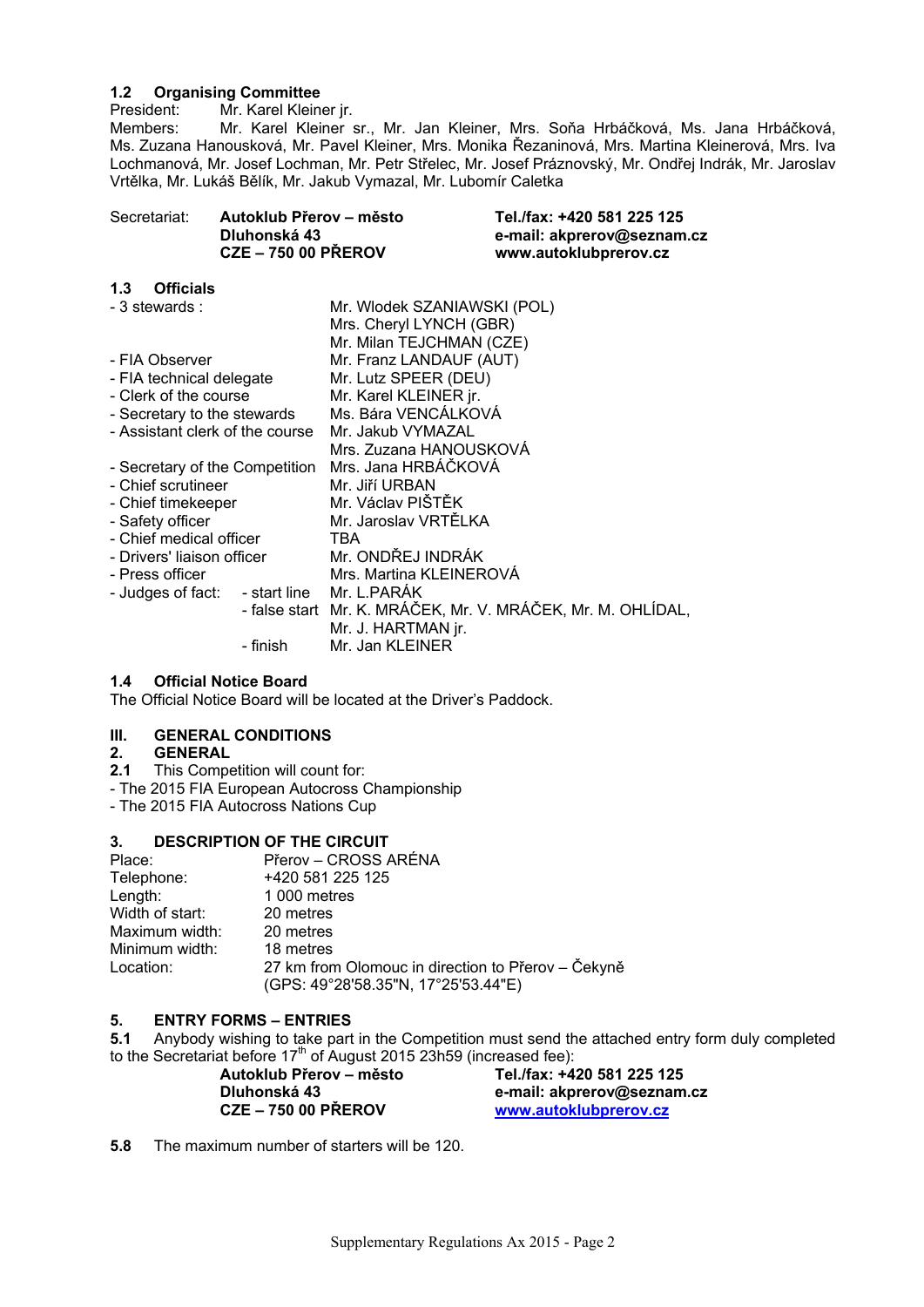#### **6. ENTRY FEES**

#### **6.1** The entry fee is:

**a)** 1<sup>st</sup> closing date of entries: 200 € (Entry fee 150 € + 50 € paddock fee – all included)

**b)**  $2^{nd}$  closing date of entries:  $250 \in$  (Entry fee 200  $\in$  + 50  $\in$  paddock fee – all included) c) after the 2<sup>nd</sup> closing date of entries:  $400 \in$  (Entry fee 350  $\in$  + 50  $\in$  paddock fee – all included) As the entry form from the Driver and the confirmation of the acceptance from the organiser is considered as a contract, the Driver, not coming to the Competition, has to apologise giving the reason as soon as possible. **The entry fee will be paid before 17th of August 2015, closing date for entries**.

Bank acc.: 1877439233/0800 BIC (SWIFT): GIBACZPX IBAN: CZ36 0800 0000 0018 7743 9233 **6.3** Entry fees may be refunded only:

- a) to candidates who are not accepted,
- b) in the case of the Competition not taking place,

c) if the Competitor withdraws his entry no later than the Monday before the Competition. If the withdrawal is announced to the organiser between that Monday and the opening of the administrative checking, 50% only of the entry fee will be refunded.

#### **7. INSURANCE**

#### **7.1 Insurance coverage of the organiser**

The A.C.C.R. concluded with "Ceska podnikatelska pojistovna, a.s." – Vienna Insurance Group, through the company RENOMIA, a.s., the frame insurance contract No. 0013875833 on insurance of liability of the organiser for damage caused to the others in connection with a sport enterprise up to the sum of CZK 10.000.000.

#### **7.2 Insurance of competitors and crews**

**7.2.1** The frame insurance contract No. 0013875833 concluded by and between the "Ceska podnikatelska pojistovna, a.s." – Vienna Insurance Group and A.C.C.R. includes insurance of cars of the participants against damages caused to third persons up to the sum of CZK 10.000.000 per one insurance event with co-participation of CZK 5.000. Any damage below CZK 5.000 will be paid by the driver who caused the damage; damages above CZK 5.000 will be paid by the insurance company without any co-participation of the insured. However the insurance does not cover liability for the damages caused by event participant that the competitors cause each other in the course of sport event.

**7.2.2** Each driver is obliged to conclude his personal injury insurance and to present a proof on request the administrative checking. The insurance of foreign drivers must include coverage of costs for possible medical treatment in the CR.

#### **IV. CHECKING**

#### **10. SCRUTINEERING**

**10.2 Noise** 

For all cars, a limit of 100 dB is imposed.

#### **V. RUNNING OF THE COMPETITION**

#### **12. PRACTICE AND DRIVERS' BRIEFING**

**12.1** Free practice and two qualifying practice sessions, one organised in order of the numbers and the second in reverse order, are obligatory in each division. The free practice session will be run over 4 laps minimum.

There must be no more than 1 car at each 120 m of the track in each qualifying practice session, which will last for 4 laps from the entry of the first car onto the track, but only the times starting from the 2nd lap will count.

The best lap time from all the qualifying practice sessions determines the starting positions for the first Heat. In the event of a tie, the next best lap time of the Drivers who have tied determines the starting positions.

Each Driver must complete at least one lap in practice. Should this not be the case, the Driver may be allowed to start in the first qualifying Heat, at the discretion of the stewards. Cars from different divisions will run separately.

**12.2** Briefing in English and Czech language of the Competition will be given in writing to all drivers at the administrative checking.

#### **14. QUALIFYING**

There will be 5 laps in the qualifying Heats.

#### **15. SEMI-FINALS AND FINALS**

There will be 7 laps in the Semi-Finals and Finals.